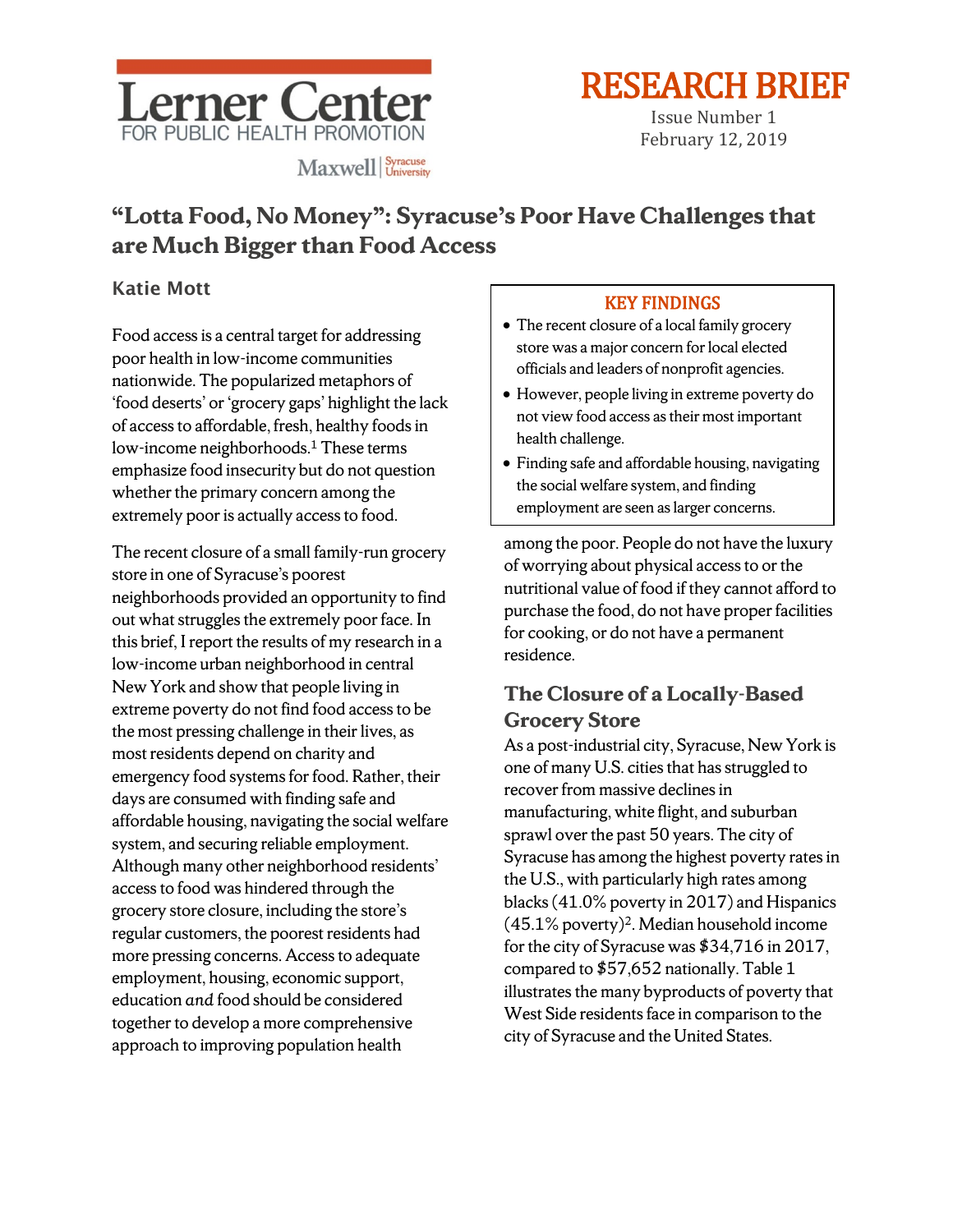|                                           | <b>West Side</b> | Syracuse, NY | U.S.     |
|-------------------------------------------|------------------|--------------|----------|
| Poverty                                   | 48.5%            | 32.6%        | 14.6%    |
| In Poverty, Did Not Work in the Past Year | 60.3%            | 44.9%        | 22.5%    |
| Median Household Income                   | \$20,202         | \$34,716     | \$57,652 |
| Home Ownership                            | 18.6%            | 38.3%        | 63.8%    |
| Received Bachelor's Degree or Higher      | 3.7%             | 27.4%        | 30.9%    |

**Table 1. Syracuse's West Side is More Economically Disadvantaged than the Overall City of Syracuse and the U.S.**

*Note*: "West Side" refers to data from Census Tract 40.

Data Source: U.S. Census Bureau American Community Survey 5-year estimates, 2013-17

In October 2017, Nojaim Brothers Supermarket (Nojaim's), Syracuse's last independently owned full-service grocery store, went out of business. Located in the city's West Side - a low-income, predominantly African American and Hispanic neighborhood - Nojaim's provided direct employment, supported several community events, and implemented healthful food initiatives to try to meet the most pressing needs of neighborhood residents. The now vacant grocery store provided food, but it also served as social infrastructure - a site of cultural intersections and community engagement.3 One former member of a nonprofit organization that partnered with Nojaim's noted that, "While the food has been lost, the heart of that neighborhood has been lost in a way, too. And that is not easily, if ever, replaceable."

#### **Food is the Least of their Worries**

Understandably, members of nonprofit organizations and elected officials have been distraught that residents lost access to their neighborhood grocery store. A former member of a nonprofit organization working in the West Side reflected on Nojaim's closure and the future of food access in the West Side, stating that residents "had something that worked so well for them. I don't think there's any quick fix to this."

However, my research shows that the residents themselves "do not have the privilege to dwell

on [the closure]." According to the residents living in deep poverty with whom I spoke, access to and awareness of appropriate, healthful, and affordable foods should remain a priority, but their problems are bigger than food. Emergency food is partially responsible for shaping residents' priorities, as all residents I spoke with regularly attended both a food pantry and soup kitchen in the neighborhood. Most residents briefly reminisced on times when they had shopped at Nojaim's but were quick to steer conversations back towards more pressing issues in their lives. Consider the following examples from the lives of West Side residents I interviewed in my research:

Denise4, a 58-year old African American woman, said she was sad to see Nojaim's had closed and that she shopped there when she could afford to. She lives directly across the street from the store. She has had steady employment throughout her life, from working as an assistant at a doctor's office to working as a cook in a restaurant. After moving to Syracuse to take care of her grandchildren in 2015, Denise was diagnosed with a chronic foot injury and major depressive disorder. Denise stopped working in October 2015 to begin the process of filing for Social Security Disability Income (SSDI). Denise does not qualify for food assistance through the Supplemental Nutrition Assistance Program (SNAP) and currently lives in public housing. Although Denise qualifies for and has taken the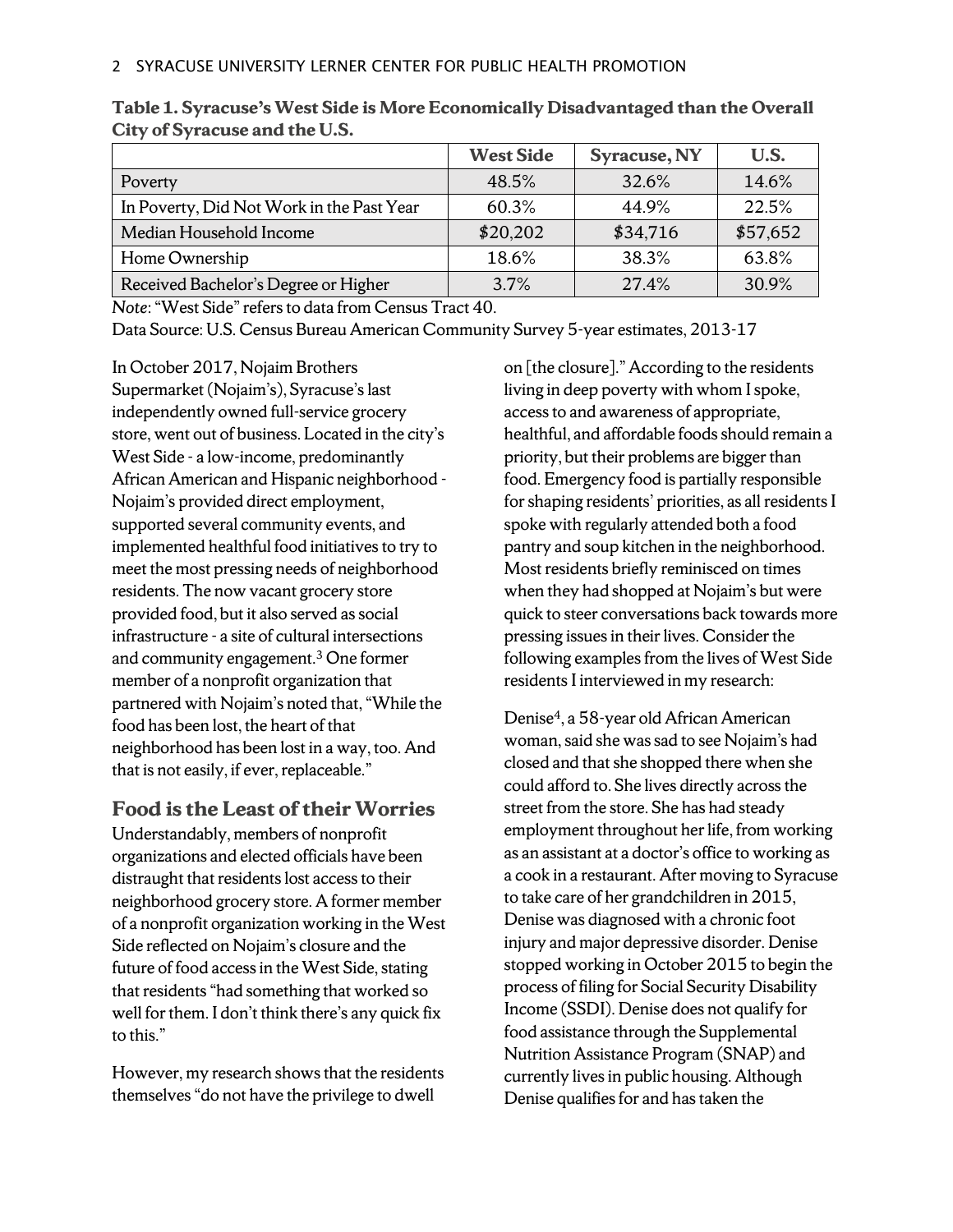appropriate steps to access social welfare programs, her application has been denied multiple times. She remains fully reliant on food pantries and donated clothes, waiting indefinitely for state support. Denise told me that once she receives her SSDI, then she'll start to think about shopping for food again.

Charles, a 55-year old African American longtime Syracuse resident, used Nojaim's as a place to return bottles and cans that he had collected in affluent neighborhoods. He uses the container deposits to buy food. Charles is unable to find steady employment or permanent housing. He often attends job fairs that are geared towards people who have struggled to find work due to past drug and/or alcohol addictions, previous convictions, or mental illnesses. Charles spends most nights in a faith-based homeless shelter. He has applied for subsidized housing placement, but due to lengthy waiting lists and few housing options, he will likely remain on the waiting list for years. As for Nojaim's closing, Charles was most upset that he no longer had a close place to return bottles and cans on the West Side.

As Charles noted, people who are extremely poor tend to have a "lotta food, [but] no money." Emergency food programs, such as soup kitchens and food pantries, appear to be one of the most consistent aspects of West Side residents' lives. Longtime resident Walter,

below, calls attention to the lack of jobs that pay livable wages, limiting people from rising out of poverty:

"I get tired of scuffling from one month to the other. But there ain't no way out for me, because my income ain't gonna change. The only way out for me [is to get] another subsidized place and that's gonna take time because some [places] have three to five year long waiting lists. And can't no poor person afford that. Now they've got places you can go, but you've gotta pay unsubsidized costs. So, who can afford that? Poor people can't afford that. I retired a long time ago - I had no choice. My income ain't that much. After I pay [electric], my rent, and buy me a little food, [my money] is gone 'til the next month. And, you know, I be scuffling like that."

Residents' concerns go far beyond the lack of a grocery store to the multiple challenges imposed by living in poverty. Daily tasks of buying affordable, healthy foods are overshadowed by more pressing needs - finding a place to sleep for the night, applying for a job or state financial support, or figuring out how to pay the electric bill. To truly address poor health in low-income neighborhoods, we must move beyond food access to highlight other much more pressing difficulties faced by people living in poverty.